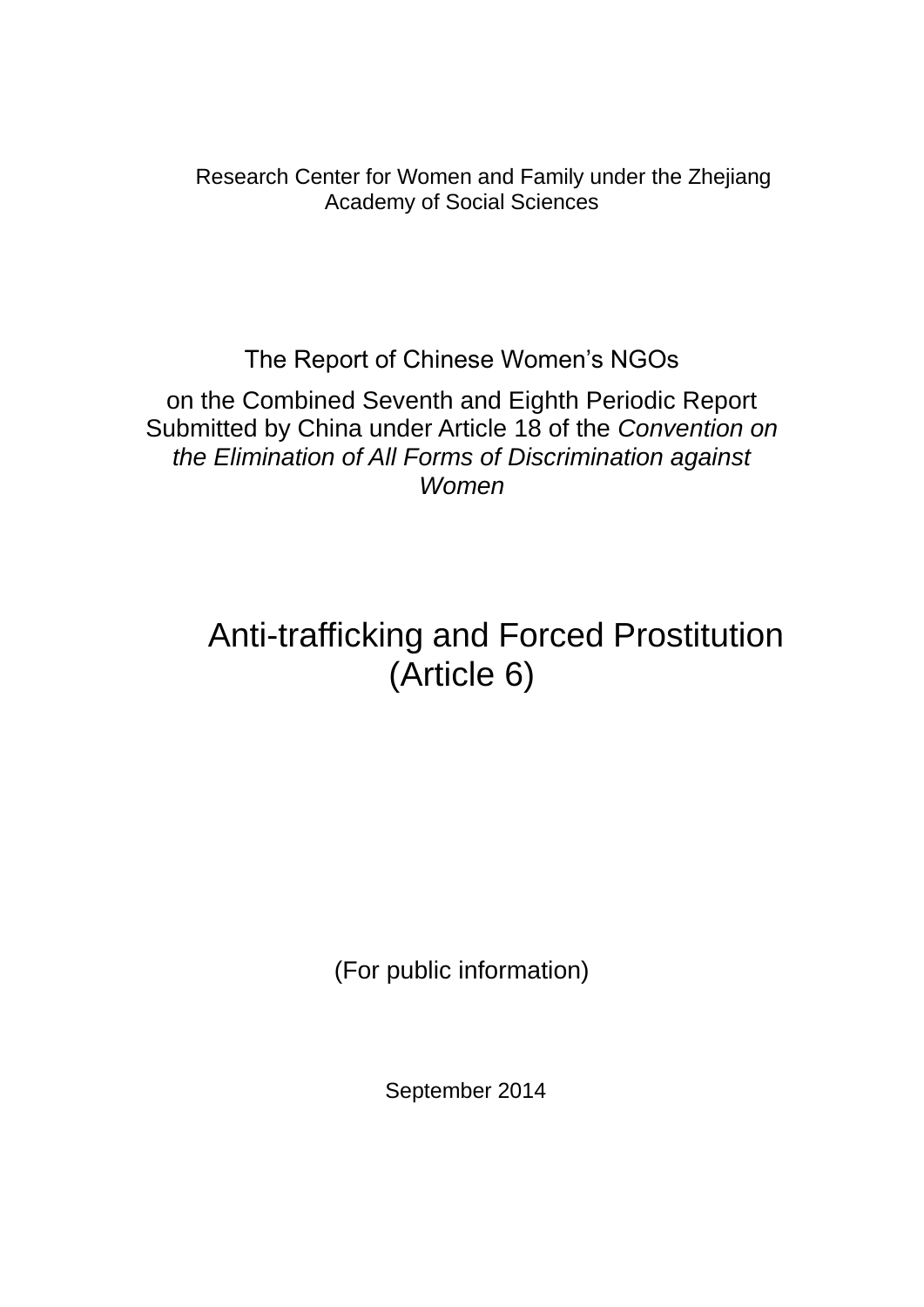### **Anti-trafficking and Forced Prostitution (Article 6)**

#### **Research Center for Women and Family under the Zhejiang Academy of Social Sciences**

#### **I. Efforts and Progress**

**China has made substantial efforts and achieved considerable progress in cracking down on trafficking in women and children.** Since 2006, the relevant laws and policies have been modified targeting at new characteristics of trafficking in women and children across the country, with the *National Plan of Action to Combat Human Trafficking* (2008-2012) and the *Detailed Rules for Implementation* formulated respectively in 2007 and in 2008. The *United Nations Convention against Transnational Organized Crime: the Protocol to Prevent, Suppress and Punish Trafficking in Persons, Especially Women and Children* was approved and adopted in 2009, and the *Notice on Issuing the Opinions on Legally Punishing the Crimes of Abducting and Trafficking in Women and Children* was jointly issued by the Supreme People's Court, the Supreme People's Procuratorate, the Ministry of Public Security and the Ministry of Justice in 2010. National agencies and cooperation mechanisms specialized in anti-trafficking work were established. The Ministry of Public Security set up an anti-trafficking office in 2008 and worked closely with the Legislative Affairs Commission of the NPC Standing Committee and other 30 ministries to launch a joint inter-ministerial conference under the State Council on combating women and children trafficking. Owing to the joint efforts of all parties, China has witnessed enhancement in combating trafficking of women and children. From January to July 2010, the courts at all levels nationwide handled a total of 1,233 cases of trafficking in women and children, of which 1,060 cases were concluded, an increase of 45.2% and 32.4% respectively over the same period in 2009.

**The Chinese government has changed its conception, priority and approach in respect of combating forced prostitution of women.** Above all, the philosophy of merely cracking down on crime is supplemented by the pursuit of bettered survival and development of women and children, where the government mobilizes resources to improve the survival and development conditions for women and girls, especially those who are extremely poor and vulnerable, in an effort to reduce poverty and risk of these women and girls in being forced into prostitution from the root cause. Second, strict enforcement and awareness of human rights are intensified on a constant basis. In July 2010, the Ministry of Public Security issued a notice requiring all public security organs resolutely stop any practice that undermines the dignity of the alleged prostitution when investigating and handling relevant cases. Third, the key targets have been shifted to those who organize, force, accommodate and match prostitution, as well as those who are engaged in forced prostitution of child. Fourth, the fight against forced prostitution of women has been incorporated in the routine work instead of a random task, with combat and prevention combined together. Finally, greater importance has been attached to the reintegration of women forced into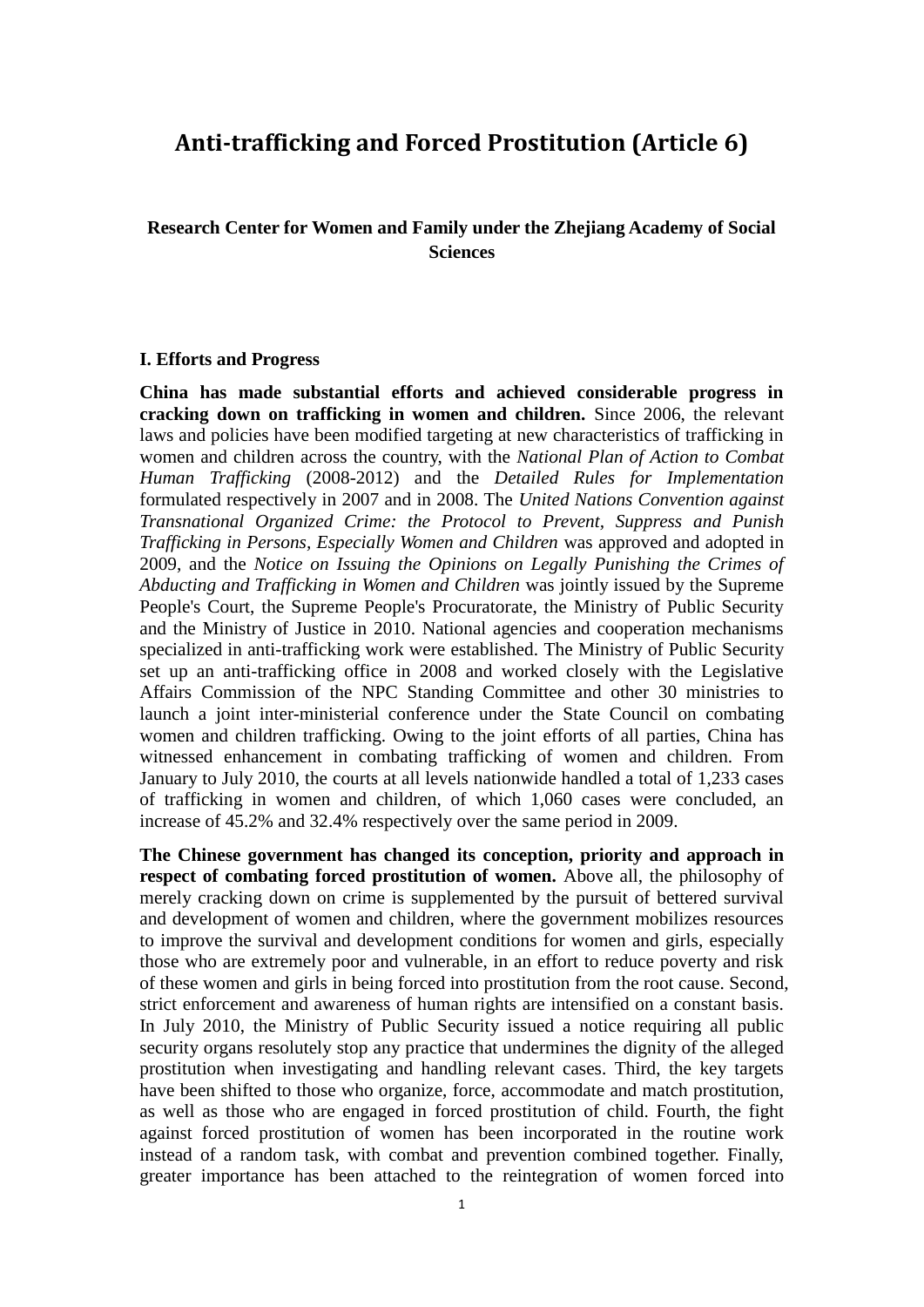prostitution.

**NGOs become an important partner of the government in combating trafficking and forced sexual services of women.** Efforts made by NGOs and individuals include: First, effective advocacy, such as the project entitled "Case Study of the Inflow Destinations of Trafficked Adolescent Women/Children from Yunnan and Guangxi into the Five Provinces in East China" led by the Sociology Institute of the Zhejiang Academy of Social Sciences, which provides basic information and useful ideas for the development of the *National Plan of Action to Combat Human Trafficking* (2008-2012). In respect of the vacancy of laws and policies opposing commercial sex transactions and the deficiencies in enforcement, many civil society organizations and scholars have proposed some comments and suggestions, such as wiping out unequal gender-based punishment for women forced into prostitution and sex service consumers, preparing charged condoms at hotels and entertainment premises, etc., contributing substantially to the refinement of the relevant laws and policies. Second, extensive theoretical and policy research has been conducted. Theory and policy study related to anti-trafficking has proved fruitful since 2006, with extended and deepened research domain in combating forced prostitution of women and greatly increased outcome. Third, initiative has been taken with regards to social assistance. The civil society also plays a key role in searching and rescuing abducted women and children. For instance, the most famous NGO in this field, baobeihuijia.com, has developed more than 20,000 members and helped more than 160 missing children, including trafficking victims, back home through cooperation with public security authorities and other civil forces. Civil society organizations and individuals have done a lot of work, providing social assistance for women forced into prostitution from three aspects: empowerment, rescue and creation of bread-earning opportunities.

#### **II. Gaps and Challenges**

**There is a need to further revise the relevant laws.** Taking the *Criminal Law* as an example, the accusation and content relevant to the crime of trafficking in women and children cannot cover all trafficking offenders and victims and all conducts of trafficking, while the content related to the crime of abduction cannot cover all the criminal acts on deprivation of personal rights or guardianship of others through abduction, such as forced marriage of adult women/adolescent girls by means of abduction. The conducts and intentions of trafficking in human defined in the *United Nations Convention against Transnational Organized Crime: the Protocol to Prevent, Suppress and Punish Trafficking in Persons, Especially Women and Children* also fail to cover the two main types of trans-regional human trafficking crime in China, respectively for the purpose of marriage and adoption. In the *Criminal Law*, the *Decision of the Standing Committee of the National People's Congress on Strictly Banning Prostitution*, the *Law on Public Security Administration* and other laws containing penalties imposed on forced prostitution of women, there are inconsistent penalties regarding the conduct of seducing, accommodating or introducing others to engage in prostitution, where intermingled administrative penalties, order punishments and criminal obligations make law enforcement even more difficult. There is a contradiction in the accusation of child rape and child prostitution under the *Criminal Law*, leaving an enforcement loophole in cracking down upon crimes related to forcing girls into prostitution and rape of young girls.

#### **We should do a better job in a prevention-combat-rescue-reintegration approach**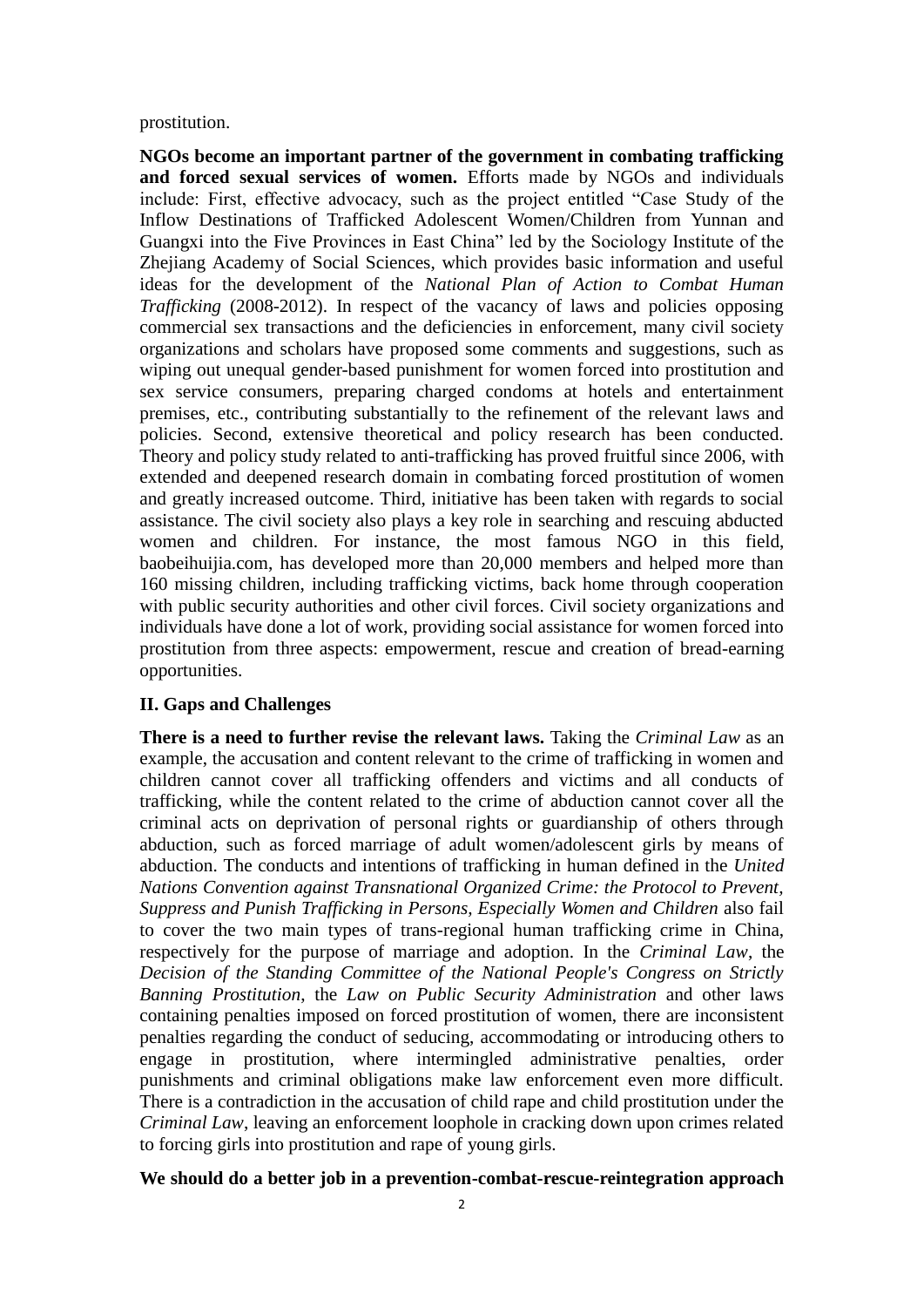**to protect women.** There is still a large shortage of information, intermediary and legal services, knowledge training and capacity building provided for normal flow of marriage and labor as well as for the adopted children and trafficked victims to rebuild their lives, coupled with inadequate anti-trafficking funding and police, the lack of comprehensive data and insufficient training for the anti-trafficking staff in terms of human rights consciousness, gender awareness and competence. Besides, public security organs should also strengthen the screening and timely rescue of women forced into prostitution in anti-pornography campaigns.

**New situations and features are observed in trafficking and forced prostitution of women.** The widening gap between the rich and poor across regions and classes has highlighted the role of economic factors in human trafficking, leading to the constant aggravation of human trafficking for the purpose of labor exploitation and forced prostitution. The involvement of international human trafficking gangs has made it more difficult to prevent and combat human trafficking.

**The living environment for women and children, in particular girls, should be further improved.** Child farming has been a long-standing concern for emerging countries, and China is no exception. As long as the problem is not solved, child labor and child trafficking for the purpose of labor exploitation can hardly be effectively curbed. Traditional values, such as having a son to bear the family name, having sons and daughters all together, raising sons for old age and daughters as maids, etc., remain a major cause of human trafficking, especially that in women and children. In particular, over the past few years, the consolidated conventional belief in rural families/clans and the appeal of expanding such families/clans have stimulated trafficking in women in some rural areas, especially trafficking in girls.

#### **III. Suggestions in Response**

**In respect of combating trafficking in women and children,** we recommend that the term "trafficking in women and children" in the *Criminal Law* be replaced by "human trafficking" so as to punish criminals engaged in human trafficking with an intent to profit from or exploit the victims, while the victims of the human abduction crime be expanded to all people from minors under the age of 14; Publicity of the related laws and policies should be intensified, with the relevant laws enforced in a more stringent manner; Once the rescue work is concluded successfully, follow-up efforts should be made to rebuild the lives and families of victims, especially by creating favorable conditions for the rehabilitation of women and children who are unwilling to either go home or remain where they are rescued; Data collection and statistical work should be improved regarding human trafficking, especially cross-regional human trafficking nationwide; anti-trafficking funding and human resources should be redoubled; international anti-trafficking cooperation should be furthered to curb the expansion of cross-border human trafficking; collaboration with civil anti-trafficking forces should be strengthened, including civil society organizations and individuals, to improve the living environment for women and children, especially the girls in poor areas, so as to address the root causes for human trafficking.

**In opposition to forced prostitution,** the conduct of seducing, sheltering or introducing others to engage in prostitution should be subject to criminal penalties based on the relevant provisions in the *Criminal Law*; further rescue, assistance and legal aid for women forced into prostitution should be incorporated in the work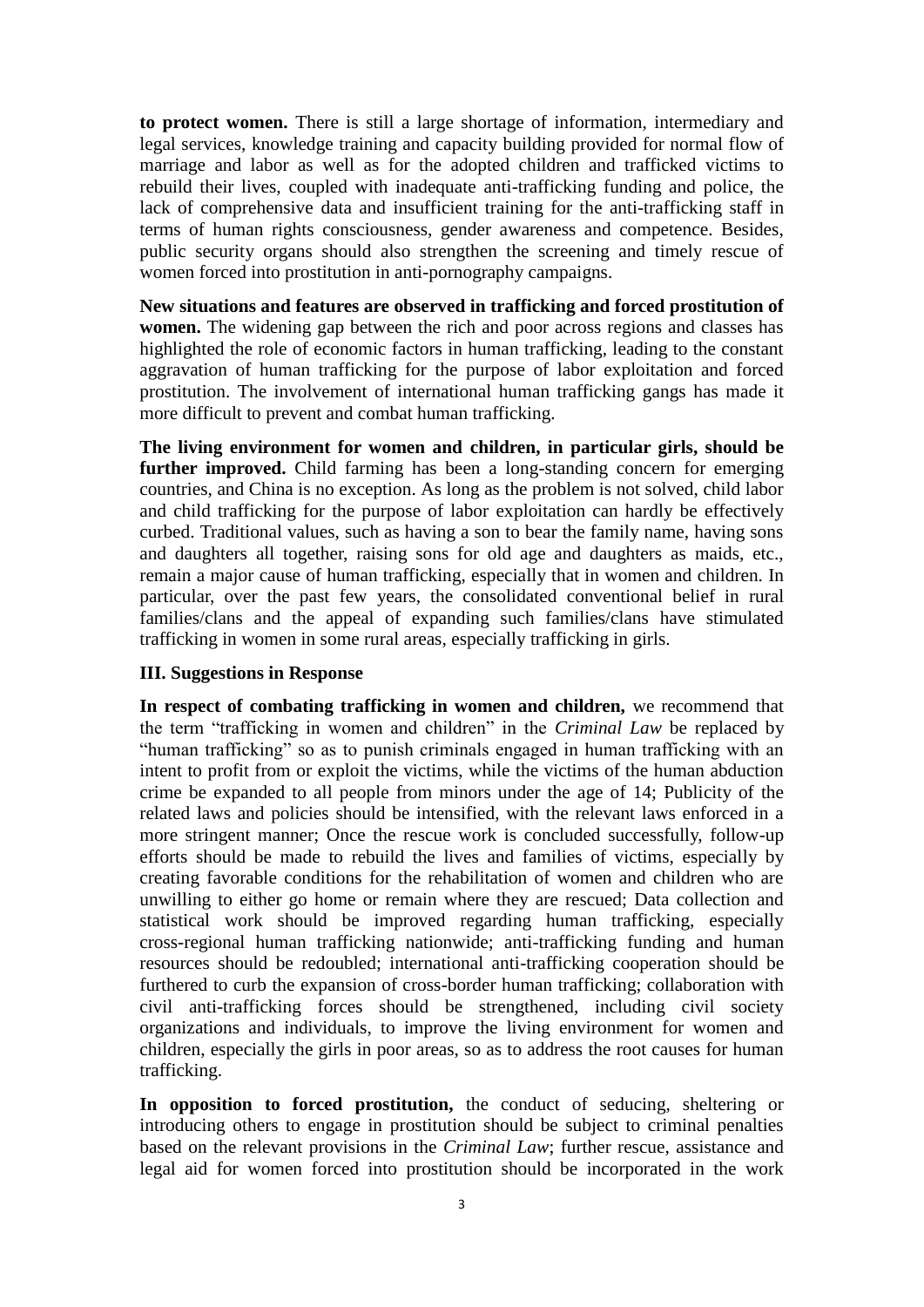system against trafficking in women and children; baseline surveys and studies should be carried out to draw a clearer picture of the realities and trends of multinational and cross-border trafficking of women for prostitution purpose; Police officers engaged in anti-pornography and anti-trafficking work should be trained on human rights and gender awareness, as well as for capacity building on the relevant work and approach. Furthermore, work ethics in this regard should also be altered from combating forced prostitution of women alone to the combination of prevention, crackdown, rescue, reintegration and restoration, thus creating a multi-faceted working mechanism/system to better cope with the increasingly complex situation.